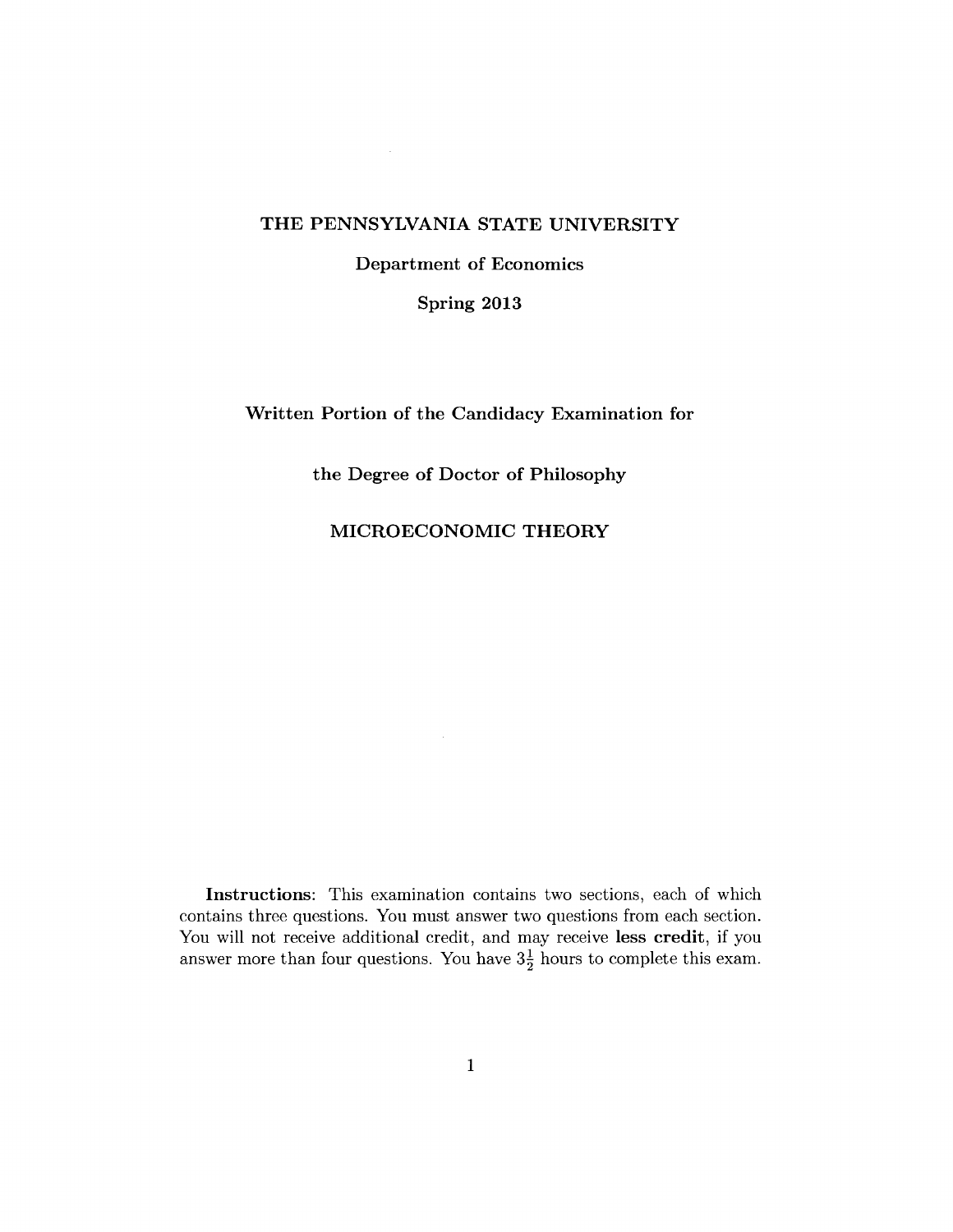## **Section I**

**1.** Let  $Z_+$  denote the nonnegative integers, and let X denote the n-fold cartesian product of  $Z_+$ . Suppose that a consumer has a preference relation  $\succeq$  on X that is regular (total, transitive and reflexive) and strictly increasing  $(x \geq x'$  and  $x \neq x' \Rightarrow x > x'$ ). For each  $(p, m) \in \mathbb{R}^{n+1}_+$ , let  $D(p, m)$  denote the consumer's demand set, defined in the usual way except that the consumption set is *X*, not  $\mathbb{R}^n_+$ . Let  $(p^a, m) \in \mathbb{R}^{n+1}_+$  and  $x^a \in D(p^a, m)$ . Suppose that the price of commodity j changes by the amount  $\Delta \neq 0$ . That is,

$$
p^{b} = (p_{1}^{a}, \ldots, p_{j-1}^{a}, p_{j}^{a} + \Delta, p_{j+1}^{a}, \ldots, p_{n}^{a}).
$$

- a) Define the *Slutsky substitution effect* of the change in  $p_i$  on the demand for commodity *J.*
- b) Must the Slutsky substitution effect be either zero or opposite in sign to  $\Delta$ ? If your answer is "yes", give a proof. If your answer is "no", give a counter-example.

**2.** Consider a pure exchange economy with two traders and two commodities. The traders have the endowments

$$
w_1 = (4, 4), w_2 = (4, 5).
$$

The traders' preferences are represented by the utility function,

$$
u_i(x_{1i}, x_{2i}) = \begin{cases} \min\{x_{1i}, x_{2i}\} & \text{if } \min\{x_{1i}, x_{2i}\} \le 3; \\ 3 & \text{if } 3 \le \min\{x_{1i}, x_{2i}\} \le 5; \\ \min\{x_{1i}, x_{2i}\} - 2 & \text{if } \min\{x_{1i}, x_{2i}\} \ge 5. \end{cases}
$$

- a) Find the set of Pareto efficient allocations.
- b) Find the set of competitive equilibrium allocations and prices.
- c) Find the set of core allocations.
- d) Find the set of competitive quasiequilibrium prices and allocations ..

Be sure to illustrate your answers by drawing clearly labeled Edgeworth Box diagrams on the graph paper provided (additional graph paper is available if needed). Your diagrams must be **clearly readable.** 

Question 3 is on the next page.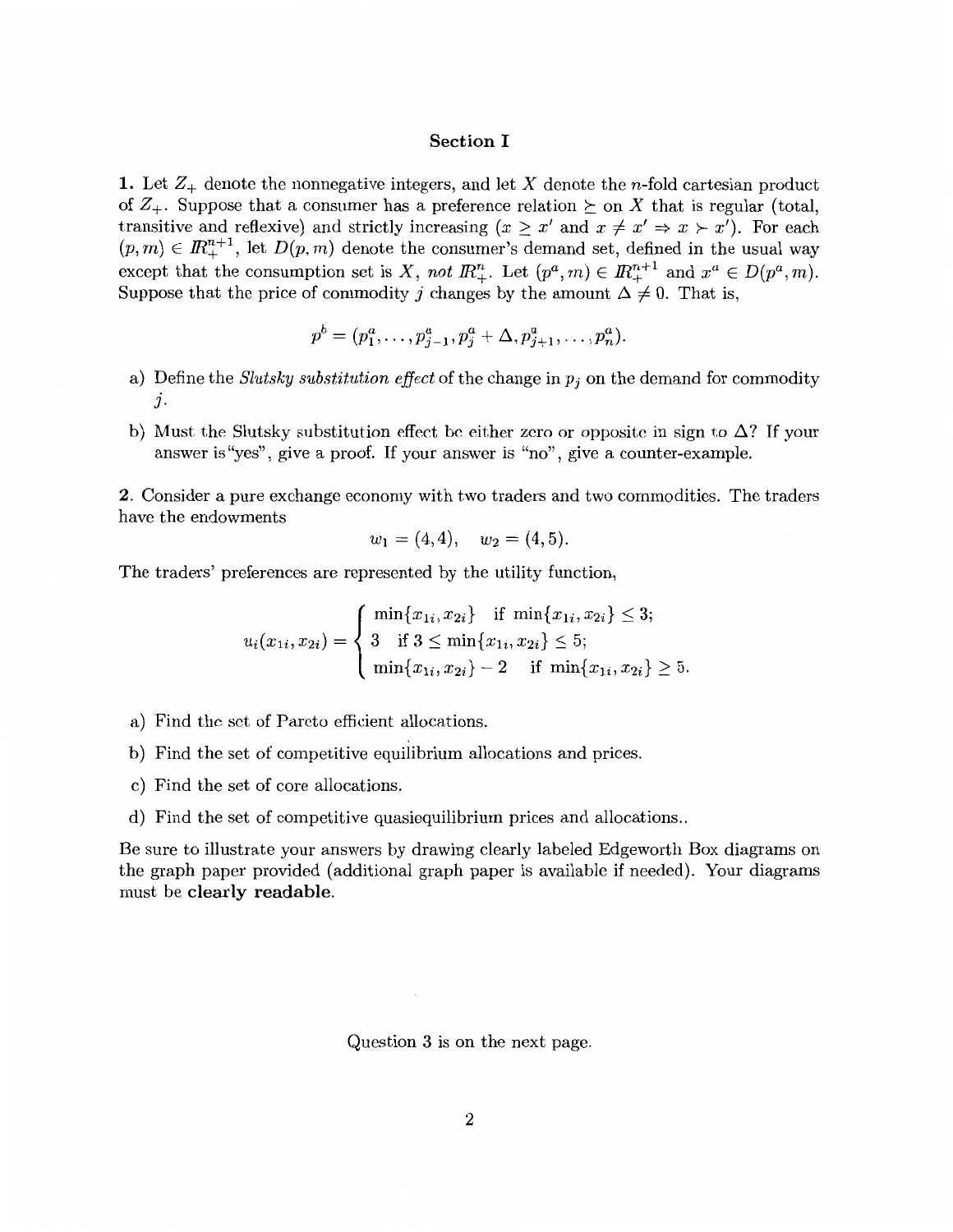3. Consider an exchange economy  $(u_i, w_i)_{i=1}^I$  in which there are S states of nature at date 1 and only one physical good. The consumers' utility functions are of the expected utility form; that is,

$$
u_i(x_i) = \sum_{s=1}^S \pi_s v_i(x_{is}),
$$

where  $x_{is}$  denotes i's consumption of the good in state s and  $\pi_s$  is the probability of state *s* (for all *s*,  $\pi_s > 0$  and  $\Sigma_s \pi_s = 1$ ). Notice that in this specification all consumers agree on the probabilities of the different states. Further, assume that for each  $i, v_i$  is increasing, strictly concave, differentiable, and satisfies  $v_i(0) = 0$ . Suppose that the total endowment of the economy is the same in all states, that is, there is a constant  $w > 0$  such that for all *s*,  $\Sigma_{i=1}^I w_{is} = w$ .

Let  $(p^*, x^*)$  be a Walrasian equilibrium (with complete markets at date 0) such that the price of the good in each state  $p_s^* > 0$  and  $\Sigma_s p_s^* = 1$ . Moreover, each  $x_{is}^* > 0$ .

- a) Show that the equilibrium consumption of each consumer is independent of the state, that is, for any two states  $s, s', x_{is}^* = x_{is'}^*$ .
- b) Show that the price of the good in each state s,  $p_s^* = \pi_s$ , the probability of state s.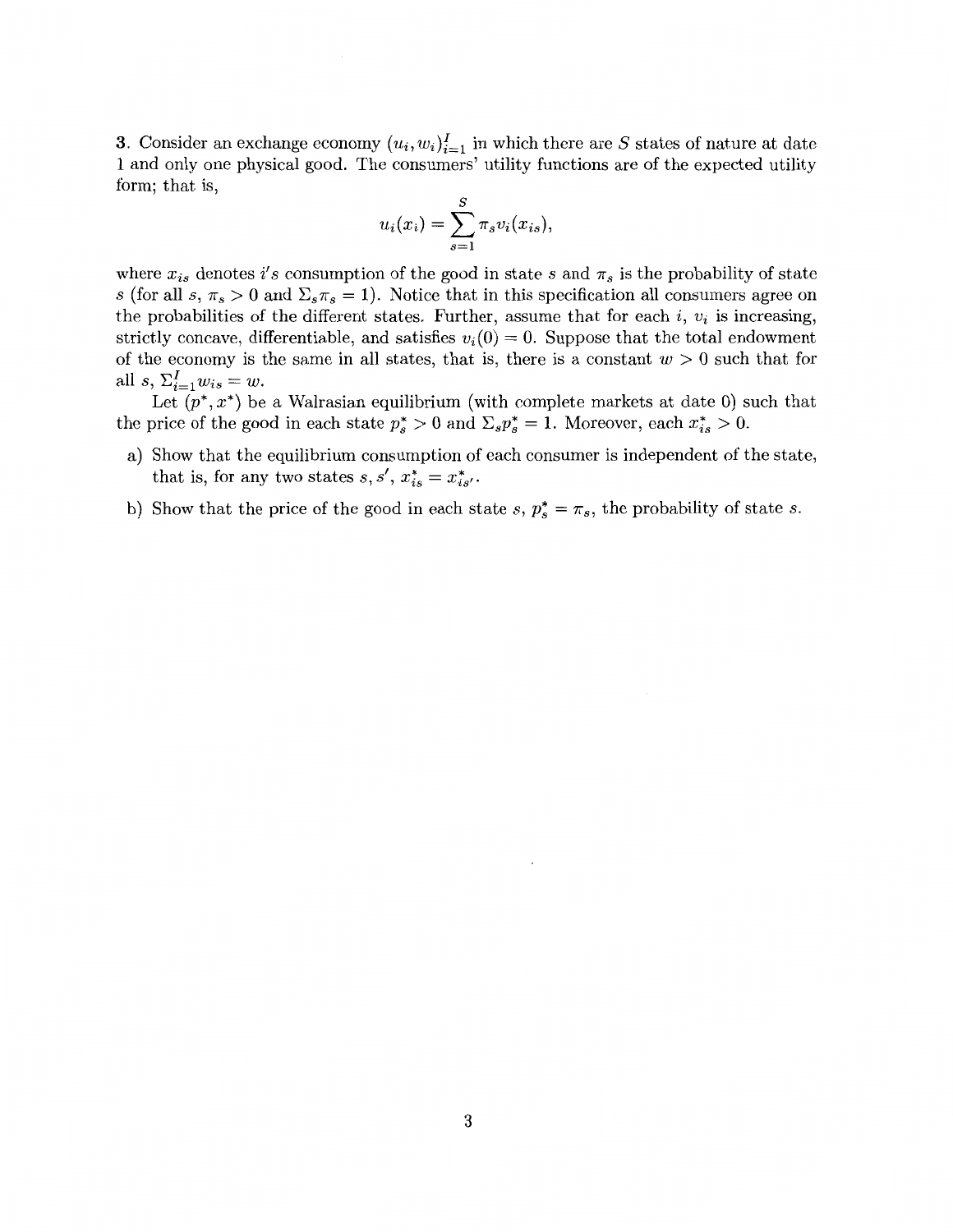## **Section II**

- 1. A start-up company *A* has uncertain profits  $\pi = \pi_H$  or  $\pi_L$ , depending on the quality of its product. With probability  $p$ , its product is of high quality  $(H)$  and with probabilty  $1 - p$ , it is of low quality  $(L)$ . The quality,  $H$  or  $L$ , is private information known only to the company. It is considering buying another firm *B* whose technology will improve the quality its product and increase A's profits by a constant amount *R.* Since *A* has no cash-flow at present, however, it will try to buy firm B by offering it an equity share  $s \in [0, 1]$ . If the offer is accepted, the total profits will be  $\pi + R$  and *B* will get a share *s* of the total profits, whereas company A will get a share  $1 - s$ . If the offer is rejected, the total profits will be  $\pi$ , all of which will be kept by company A and firm *B* will get profits of *r* < *R* from its current business.
	- (a) Under which conditions on the parameter values does a pooling perfect Bayesian equilibrium (PBE) exist? Carefully specify the strategies and beliefs.
	- (b) Characterize all separating PBEs.
- 2. There are three (3) sellers (farmers, say) who own one unit of land each. The value  $V_i$  that seller i currently derives from his land is private information that is drawn independently from the same distribution *F*  over  $[0, 1]$ , which has a density  $f = F'$  that is positive on  $(0, 1)$ . A buyer (a real estate developer, say) wishes to acquire two (2) units of land for a project (to build shopping mall, say). From the buyer's perspective all units are identical-she does not care which two units are acquired-but needs a minimum of two units of land and no more. Thus, one unit of land is of no value to the buyer and the third unit is of no additional value over two units.
	- (a) Suppose that the buyer has a commonly known value  $v_0 = 2$ for two units of land. Consider the following mechanism. Each seller i submits a "bid"  $b_i$ . The two lowest bids are accepted and these two sellers are each paid an amount equal to the *highest* bid (ties are resolved by randomizing equally). Thus, for instance, if the three bids are  $(b_1, b_2, b_3) = (\$0.4, \$0.7, \$0.6)$ , then the buyer acquires land from sellers 1 and 3 at a price of \$0.7 each. What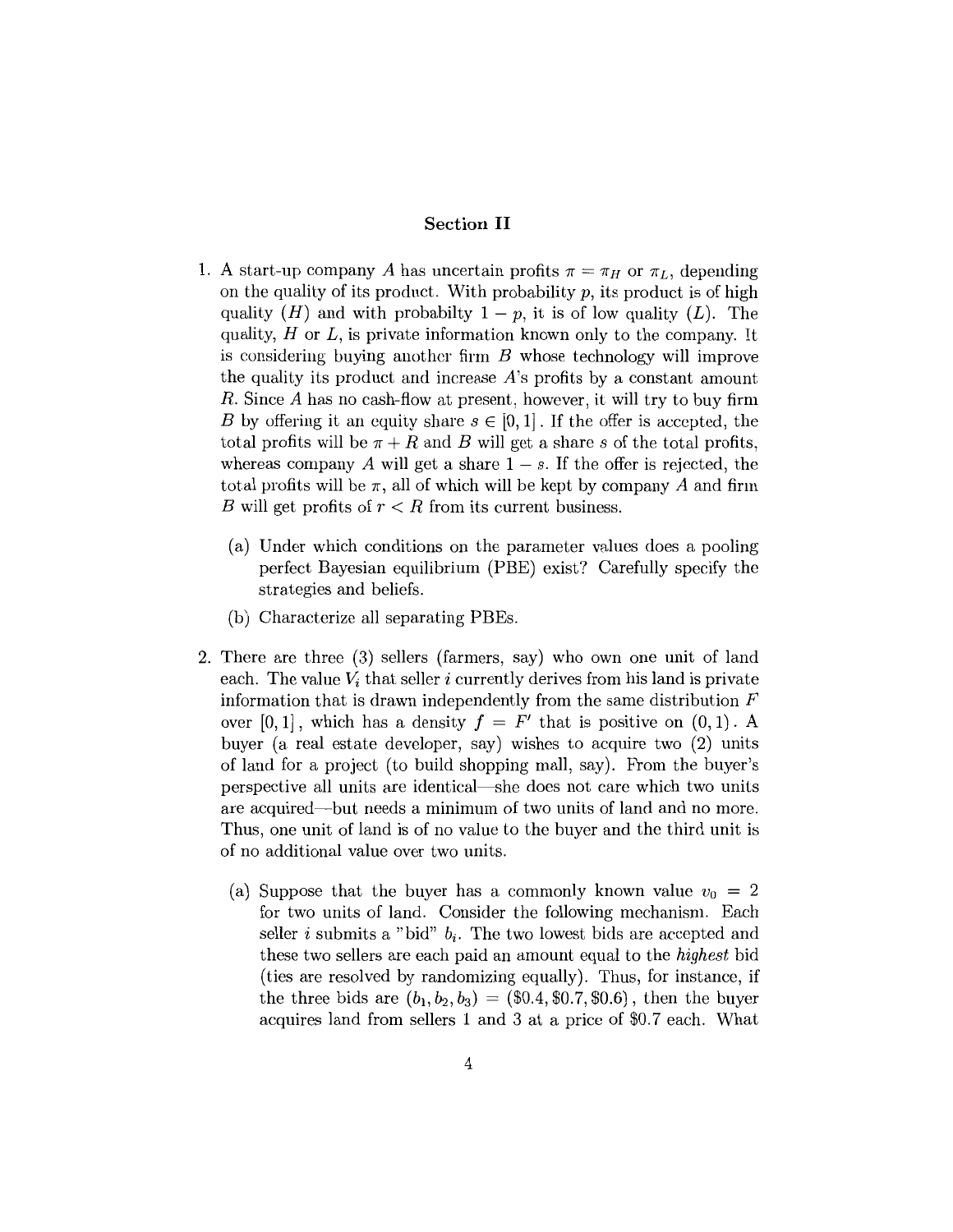are equilibrium bidding strategies in the resulting game? Is this mechanism efficient?

- (b) Now suppose that the value  $V_0$  derived by the seller from ownership of two units of land is also private information. Specifically, it is drawn from a distribution *G* over [0, 2] with density  $g = G'$  that is positive over  $(0, 2)$ . Exhibit a mechanism such that is efficient, incentive compatible and individually rational. Is the mechanism budget-balanced-that is, is the amount paid by the buyer equal to the total amount received by the sellers?
- 3. Per-period demand for a homogeneous product is given by the function  $q = \max(a-p, 0)$ , where  $a > 0$ . There are N identical firms with a constant per-unit cost of c and for simplicity, suppose that  $c = 0$ . The firms engage in repeated (Bertrand) price competition over an infinite horizon  $t = 1, 2, ...$  and use a common discount factor of  $\delta = \frac{2}{3}$  to evaluate future profits. In any given period, firms set prices simultaneously and customers buy from the firm with the lowest price. If two or more firms charge the same lowest price, customers arc indifferent and the market is shared, and how this is done is a decision for the firms. All past prices are perfectly observable by all firms.
	- (a) Suppose that there are two completely separate markets A and B, each with the same demand and cost functions as specified above. The markets differ, however, in the number of operating firms. There are only  $N_A = 2$  firms in market A but  $N_B = 4$  firms in market *B.* Show that in market *A* there is a subgame perfect equilibrium of the resulting infinitely repeated game in which the two firms "collude" and set the monopoly price in every period. Specify the strategies carefully. Argue that such an equilibrium does not exist in the game in market B.
	- (b) Next, suppose that firm 1 in market *A* merges with firm 1 in market *B* and firm 2 in market *A* merges with firm 2 in market B. As a result, there are a total of  $N = 4$  firms. The merged firms 1 and 2 operate in both markets *A* and *B,* whereas firms 3 and 4 operate only in market *B.* Show that with this structure there is a subgame perfect equilibrium of the infinitely repeated game in which all firms set the monopoly price in both markets in every